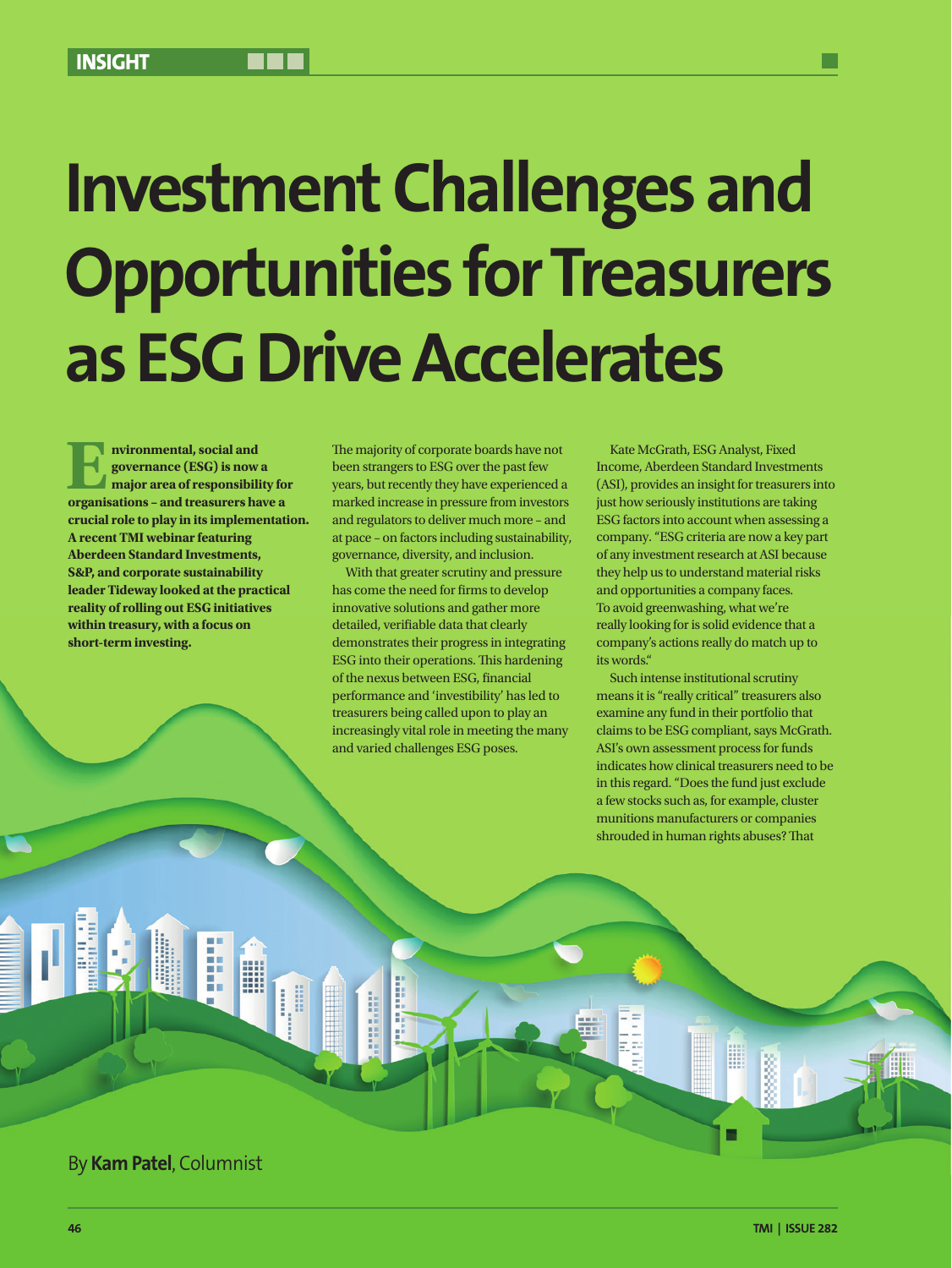is classed as simple negative screening. Or does the fund conduct ESG analysis on every single financial instrument that they invest in? That is known as ESG integration. At Aberdeen Standard Investments, we integrate ESG into every single investment decision and by doing so we can be confident our funds are not simply greenwashing. They are making a positive difference."

Noémie de la Gorce, Director & Lead Analyst, Sustainable Finance, S&P Global, further underlines the importance attached to ESG by investment researchers and warns firms against complacency. "It would be a mistake for companies and their treasurers to think ESG is a temporary fad for the investment industry – it's actually an accelerating trend. The growing integration of environmental and social factors into S&P research is underpinned by serious and growing concerns around the financial impact of environmental and social trends on industries globally."

As at Aberdeen Standard Investments, S&P Global researchers are also mindful of making a meaningful impact. She adds: "ESG-washing is the number one risk in the industry at the moment. Box-ticking approaches to implementation of ESG are also a major concern."

## **Tideway shows the way**

Construction engineering firm, Tideway, which is building a 40-mile (25km) 'super sewer' under the River Thames – the biggest infrastructure project ever undertaken by the UK water industry – is one company showing the way forward in ESG. The firm's award-winning ESG treasury team has successfully implemented a sustainable financing strategy to align with its mission to reduce polluting sewage discharge into the Thames.

Elina Todorova, Assistant Treasurer, Tideway, says the strategy has led to the issue of £1.5bn of green debt and a revolving credit facility (RCF) structured as sustainability linked loans. The RCF includes agreed ESG key performance indicators (KPIs), which, so far, the firm has managed to achieve. She explains the evolution of the strategy: "We began with the green bond framework, which we then expanded into a sustainable finance framework and that now enables us to use a wider range of instruments to support our sustainable financing strategy.

"We also obtained a Green Evaluation from S&P, which provided a second opinion that we are aligned with the Green Bond Principles. We now issue an annual Sustainable Finance Report, which tells our investors about the allocation of proceeds and the impact of the project. Our reporting is aligned with the United Nations Sustainable Development Goals [UN SDGs]."

Todorova believes Tideway's experience with ESG should provide encouragement for other treasurers. "Tideway has a great ESG story to tell, and everything we do is 'green' – so it's easy for us as a treasury team to engage in this. It's important, though, to recognise that all organisations have pockets that readily lend themselves to ESG initiatives and there is always somewhere that treasury can become involved. Having a board that's focused on the company's ESG strategy and supportive of its development and implementation, though, is crucial."

In terms of the types of tasks treasury can undertake, Todorova says: "The idea is to incorporate ESG considerations into risk management, into financing, into investment management and so on. Working out how ESG can integrate into treasury can be a very exciting process. At Tideway, it created a lot of learning and development opportunities for treasury. It also created engagement with the wider business – we've worked more closely with other parts of the organisation, especially with the sustainability team, for example."

And with the UK government having announced its intention for Great Britain to become the first country in the world to make Task Force on Climate-related Financial Disclosures (TCFD) reporting mandatory for companies and financial institutions, Todorova believes embedding ESG into everyday activities has become

66



even more urgent for treasurers. "We really need to start demonstrating as businesses and as treasurers how well positioned we are to deal with climate-related, ESGrelated risks and opportunities."

## **Mounting regulatory pressure**

The UK's TCFD proposals, scheduled to be fully phased in by 2025, will only amplify investor scrutiny of firms' ESG credentials, not least as investors themselves are coming under regulatory pressure to demonstrate how they incorporate environmental and social risk into their investment decision making. S&P's de la Gorce points to the EU's Sustainable Finance Disclosures Regulation, which came into effect in March 2021, as an instance of how ESG is steering investor decisions. The regulation, which aims to push private investment towards sustainable investing while preventing greenwashing, sets specific rules for how and what sustainability-

*ESG criteria are now a key part of any investment research at ASI because they help us to understand material risks and opportunities a company faces.*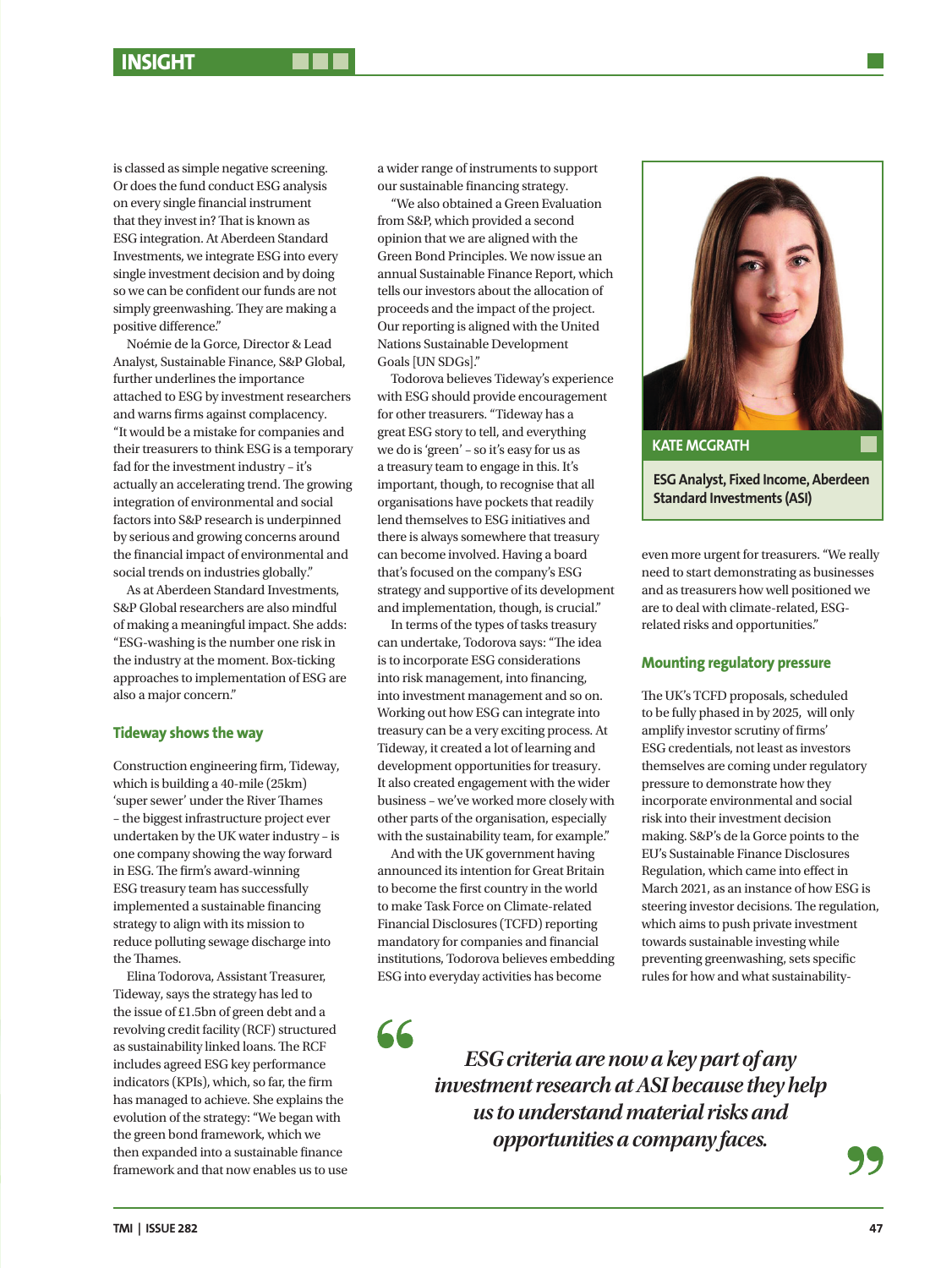

**Director & Lead Analyst, Sustainable Finance, S&P Global**



66

*It would be a mistake for companies and their treasurers to think ESG is a temporary fad for the investment industry – it's actually an accelerating trend.* related information must be disclosed by financial market participants and financial advisers operating in the EU.

More broadly, says de la Gorce, there is growth in regulation requesting investors to demonstrate not only how they consider the risks in their investment strategy but also how they are contributing positively to sustainability objectives such as the Paris Agreement and the UN SDGs. She believes it is inevitable that, as investors strengthen their ESG expertise, they will ask companies more and increasingly complex questions about their ESG practices.

As a key interface between investing clients and companies, asset managers such as Aberdeen have every incentive to ensure that, when it comes to ESG, they are practising what they preach. "It's one of the lessons we have learnt on our ESG journey," says McGrath. "If we're asking investee companies to display best practices, then we really need to have them in-house ourselves. So, we've improved our paternity leave policy, we've improved our governance, and we've recently joined the [UN-convened] Net-Zero Asset Owner Alliance.

"ESG really is no longer optional for anyone and at corporate level, we too have to follow high ESG standards, not least as ESG is financially material and is here to stay. As investors, if we're not on top of material ESG issues that a company faces, they might encounter huge financial repercussions and that will directly impact us as investors and it'll harm treasurers that have invested in our funds."

McGrath says the robust ESG credit framework in place at ASI means its analysts now rate all companies as high, medium or low ESG risk. The asset manager will not invest in anything in its cash management funds that is rated 'high' unless it is being compensated for the credit return. She highlights the case of one bank that has been excluded from money market funds (MMFs) ASI makes available to treasurers because it is deemed high-risk due to its poor governance.

## **More transparency needed**

As treasurers strive to minimise risk by embedding ESG across processes and financial decision-making, one area that is likely to pose a few challenges is the investing landscape available

to them. While it is developing quickly, it's still a work in progress. McGrath says: "We are seeing a growing green and sustainable deposit market and that does allow investors who are short term, like treasurers, to invest in shorter-term green projects. However, there really isn't a large enough supply of these yet. We hope to start investing in them in a more meaningful way in perhaps three to five years' time when the market is more developed."

Todorova echoes this, noting there has been a definite improvement in the ESG investment universe available for treasurers compared with when her team first started looking around two years ago. Nevertheless, more is needed in terms of choice and quality: "There are more ESG-labelled investments available now certainly. Even ones that are not classed as ESG products as such are starting to think about factoring ESG risks more actively. There is more innovation going on.

"But what I'd like to see more of is greater transparency from product providers generally, more willingness to have an open conversation and to share more information. As a corporate client, we need to be able to assess how fully integrated ESG assessments are in the funds or in the banks' processes and how these assessments are performed. That's important to us. It's not good enough if the fund manager has what looks like a really great product, but if you examine their overall ESG strategy, it doesn't match up. We need to be presented with a cohesive ESG story, not just in terms of the particular product, but in terms of the overall organisation."

As such, detailed questioning by treasurers of their banks and asset managers when considering ESG investments is crucial, says Todorova. "'What's your investment strategy? How do you identify, assess and integrate ESG factors into your decisions? Do you have a systematic approach? How exposed is your portfolio to ESG risks? Do you have any ESG rating? And how is your ESG policy overseen at senior level?' Those are the kinds of questions we asked. To see even more investment and effort in this area, there needs to be more meaningful, critical engagement from both investors and treasurers and asking those questions is essential."